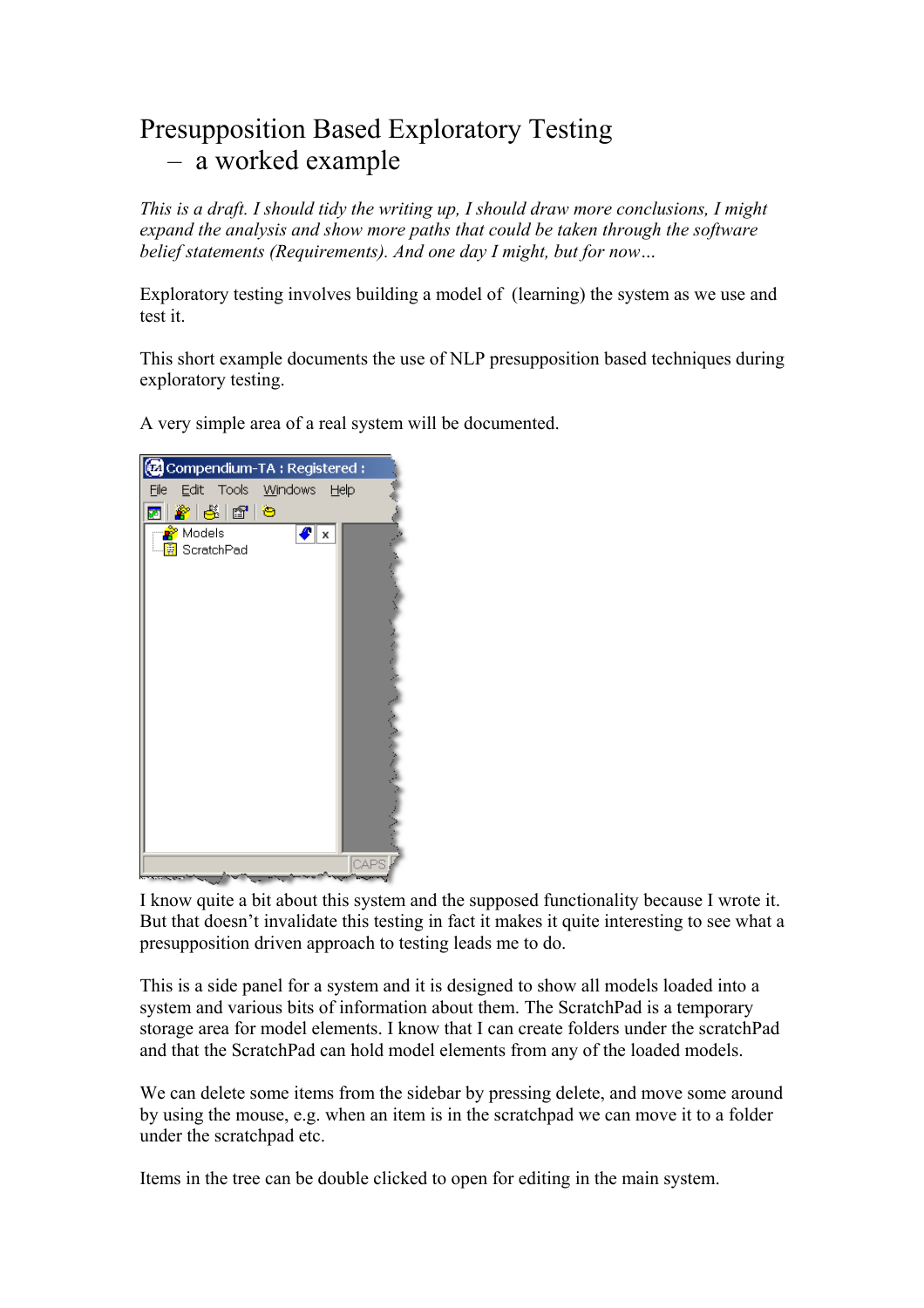#### NLP analysis

UQ: *All* models are displayed under the models tab

MO: Delete key deletes *some* items from the tree

- o Exploration reveals that structural branches can not be deleted 'Models', 'ScratchPad'
- o Windows, Shortcuts and folders can be deleted
- o When the main window for the model is deleted the model closes
- o 'Model' branches can not be deleted should we be able to close the model by deleting it from the tree? **(raise issue) (action taken: close model on delete key of a Model branch)**

Presuppositions:

- Multiple models can be active in the system.
	- o I'm focussing on the display function so I'm going to ignore the 'What if they can't be?' path
	- o New models are displayed in the side panel
	- o Loaded models are displayed in the side panel
	- o When a loaded model is closed it is removed from the side panel
		- Can the side panel trigger removal
	- o Can't do anything to the models branch when no models are loaded
- Top scratch pad is independent of the models
	- o Can create folders and move folders when no models are loaded
		- Noted: Created folders all have name 'NewFolder'
			- (P) multiple folders of same name is allowed
			- Rules for All Folders apply to folders of same name as well as named folders
			- (P) folders can be renamed  $\geq$  Y, space bar, or click when selected
				- o (P) names are valid (**raise issue**)
					- $\bullet$  (P) a valid name is ascii only
						- $\bullet$  (P) a valid name has length limits
							- $\bullet$   $>0$  chars
							- $\bullet \quad </math chars$
	- o All folders can be moved around
		- $\blacksquare$  UQ: *ALL*?
			- Move folder from scratchpad to models?
			- Parent -> child? Assume N
			- Sibling  $\rightarrow$  child? Assume Y
			- Parent.parent -> child? Assume N
			- Parent.sibling  $\rightarrow$  child? Assume Y
			- Parent.parent.sibling -> child? Assume Y
			- Child -> parent? Assume N
	- o (P) items from any model can be added here
- Model items can be displayed in the top scratchPad
	- o (P) Model has to be active to add model items to scratchpad
	- o (P) model items in scratchpad are independent of the model so the model does not have to be loaded to use them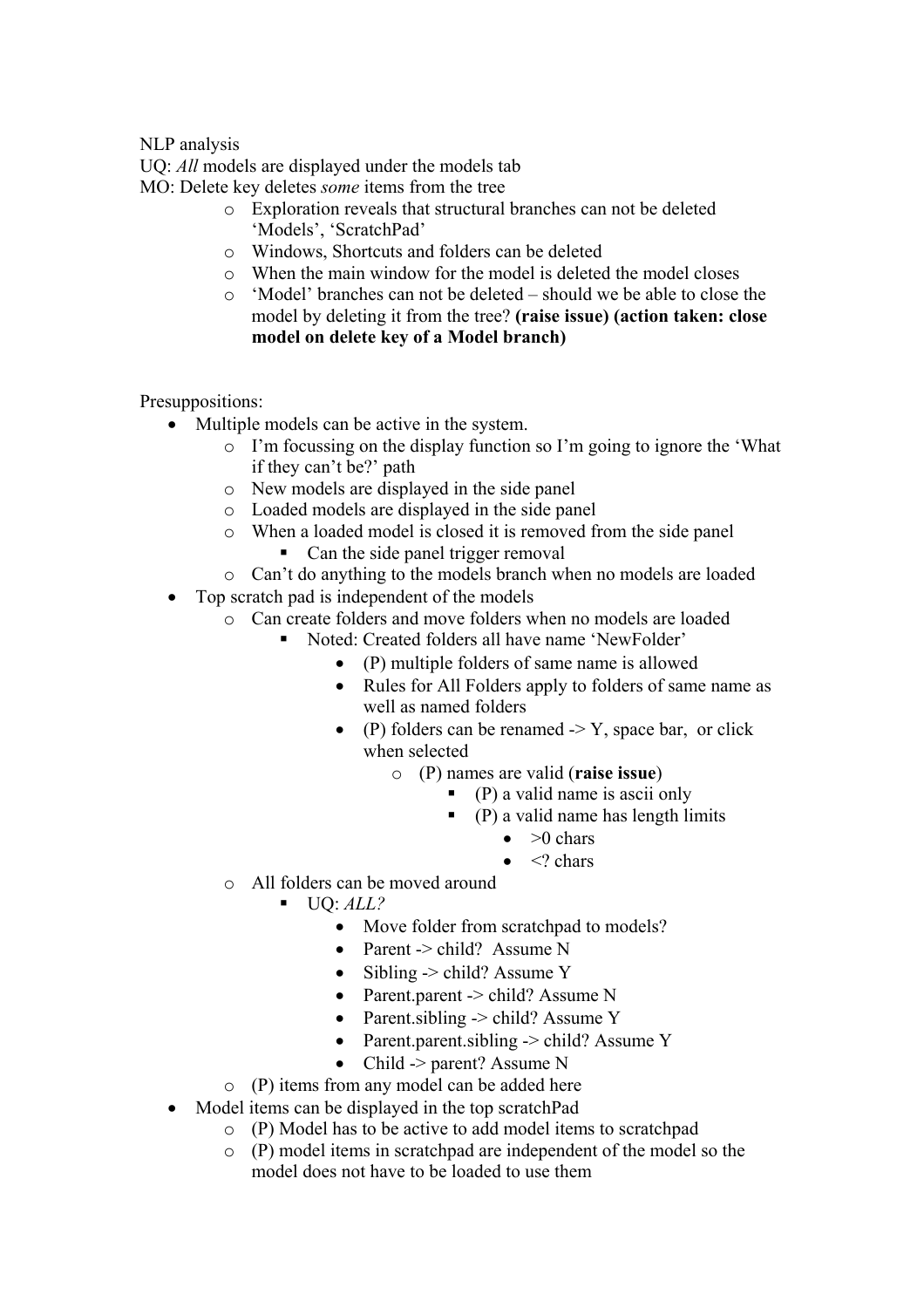- o (P) displayed element in scratchpad exists
	- what if it doesn't? **(raise issue)**
- o (P) Displayed Elements in scratchpad can be dragged to models
- o (P) Double clicking an element in the scratchpad opens it for editing
	- (Q) even if the model is not loaded? (**raise issue**)

### *Valid Names Explored*



We can add very large names, cannot see the end of the edit, don't actually see the end to edit it. Looks like we can add another char but hard to tell.

Go into edit mode, select text and copy to clipboard.

| techniques during exploratory testing. A very simple areF         |  |
|-------------------------------------------------------------------|--|
| المكافي بعد على المستقرر المحمد الكافحة المناسب الكافح العربية ال |  |

Paste this to the end of the field and it looks like it has just added it based on the 'P' that we can just see. So (still in field edit mode) select and copy info to the clipboard manager.

Comparing the two states in the clipboard manager we see that:



The edit field can hold 260 chars but only 259 are saved into the system. So 259 is our upper limit.

We cannot add NULL names, but we can add names with only spaces

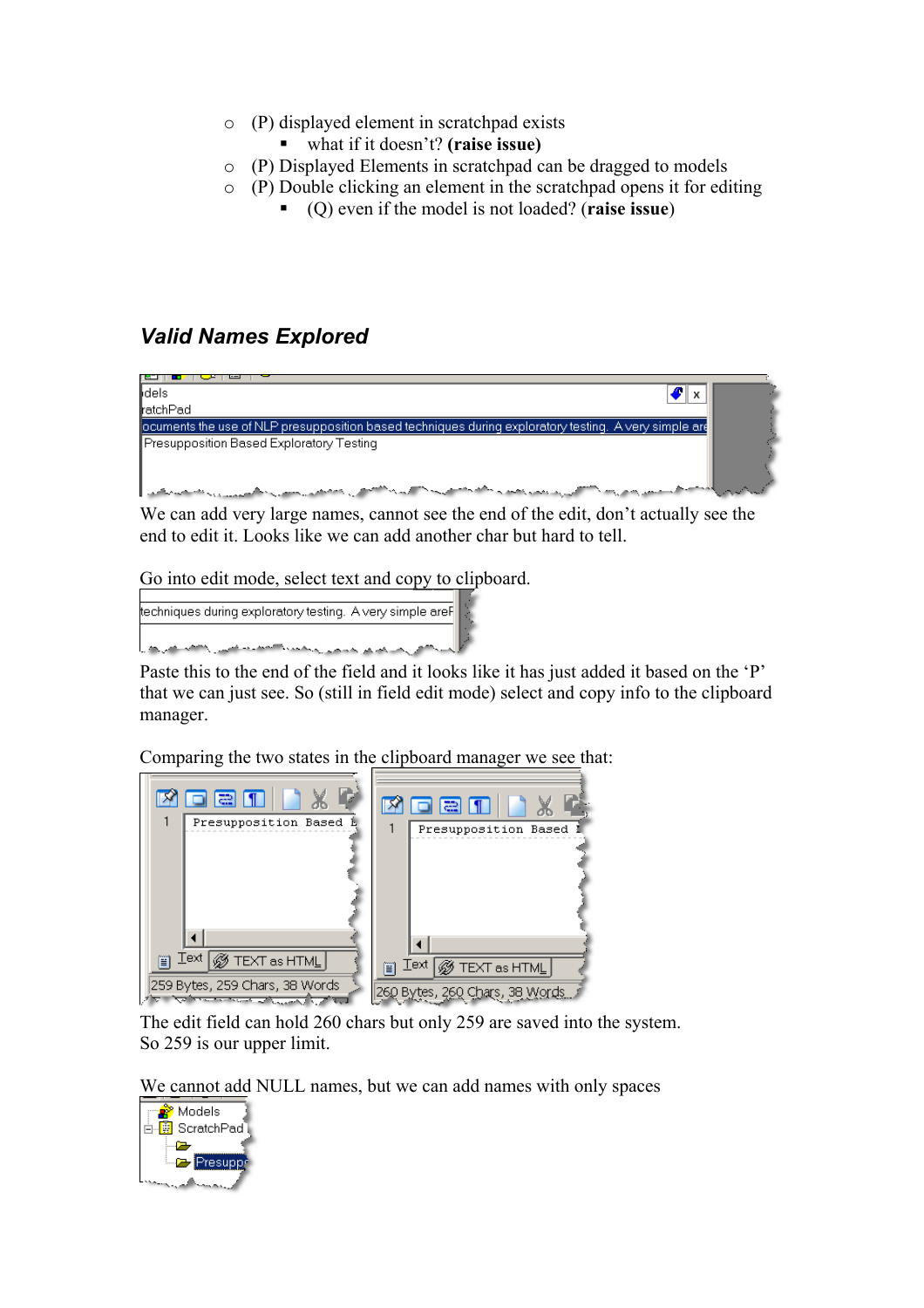These are subject to the same 259 char limit.

#### **Raise issue (action taken: prevent blanks, trim spaces, restrict length to 50 chars)**

### *Model has to be added to display elements at top level*

• (P) ScratchPad items are independent of the model so the model does not have to be loaded to use them



Is this a problem? Don't know yet.

Reload model and try to use them

Can't add them back to the model. They are not independent.

Double clicking a model element when the model is not loaded has no effect.

**(raise issue) (action taken: remove scratchpad items for closed models)** 

## *(P) displayed element in scratchpad exists*

Creating a shortcut to a model element and then deleting the model element from the model, then double clicking on the scratchpad item opens a blank form because the model element is deleted.

Refreshing the display does not remove the deleted item from the display

**(raise issue) (action taken: check for existence before opening and remove if not exists)**